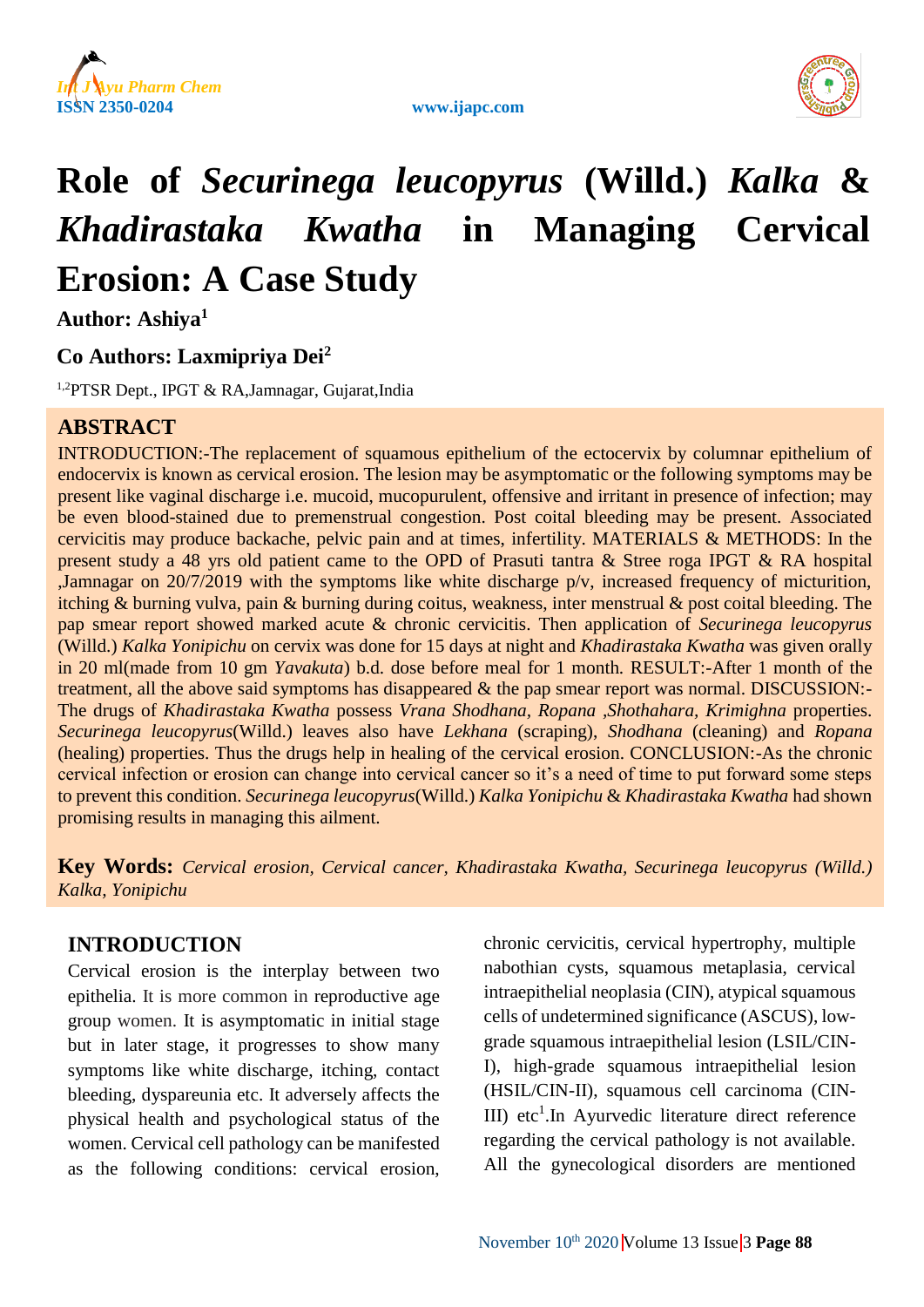



under the concept of *Yoniroga*. It can be considered as *Garbhashaya Mukhagata Vrana* considering the pathology and the clinical features such as vaginal discharge and erosion. This terminology may be supported by the references of "*Yoni Vrana Darshana Yantra*" as mentioned by *Acharya Vagabhata*<sup>2</sup> .*Garbhashaya Mukhagata Vrana* can be considered under the concept of "*Prajanana Vrana"* as mentioned by Sushurta<sup>3</sup>.Considering the features of cervical erosion, it can be stated that it is usually *Nija/Agantuja ,Kapha-Pittaja, Twaka-Mamsaja* type of *Vrana* which occurs at *Mukha* of *Garbhashaya*. In this case report application of *Securinega leucopyrus*(Willd.) *Kalka Yonipichu*(3gm dose) on cervix was performed for 15 days at night (up to urge of urination) and *Khadirastaka Kwatha* was given orally in 20 ml b.d. dose before meals for 1 month  $\&$  these medication showed positive results in managing cervical erosion.

## **AIMS & OBJECTIVES**

To manage cervical erosion through *Ayurvedic* medicaments mainly *Khadirastaka Kwatha & Securinega leucopyrus*(Willd.) *Kalka yonipichu.*

# **MATERIALS& METHODS**

In the present study, a 48 yrs old female (she didn't attain menopause yet) patient came to the OPD of Prasutitantra & Streeroga Department, IPGT & RA hospital, Jamnagar on 20/7/2019,OPD No- 19047175, with the symptoms like white discharge p/v, increased frequency of micturition, itching & burning vulva, weakness since 1.5 yrs., pain (superficial)& burning during coitus, inter menstrual & post coital bleeding since 6 months. Firstly the general examination was done  $\&$  the details are mentioned

**Table 1** General examination

in table 1. Gynaecological examination showed the signs of inflammation & cervical erosion. The details are shown in table 2& figure 1.



**Figure 1** Appearance of cervix in BT

| INSTITUTE FOR POST GRADUATE TEACHING AND RESEARCH IN AVURVED<br>Gujarat Ayurved University, Jamnagar<br>Request for the pathological investigations                                                                                                                                     |
|-----------------------------------------------------------------------------------------------------------------------------------------------------------------------------------------------------------------------------------------------------------------------------------------|
| $rac{1}{2}$ and $rac{1}{2}$ and $rac{1}{2}$ and $rac{1}{2}$ and $rac{1}{2}$ and $rac{1}{2}$ and $rac{1}{2}$ and $rac{1}{2}$ and $rac{1}{2}$ and $rac{1}{2}$ and $rac{1}{2}$ and $rac{1}{2}$ and $rac{1}{2}$ and $rac{1}{2}$ and $rac{1}{2}$ and $rac{1}{2}$ and $rac{1}{2}$ and<br>Name |
|                                                                                                                                                                                                                                                                                         |
|                                                                                                                                                                                                                                                                                         |
| Date of request. 17.12/2019. Physician De. L. P.O.C.i. Deptt. P.J. Q. Sign                                                                                                                                                                                                              |
| REPORT OF CYTOLOGY OF PAP SMEAR                                                                                                                                                                                                                                                         |
| Specimen:- Vaginal, Cervical, Endo cervical smear                                                                                                                                                                                                                                       |
| DEAN CAT PULLER                                                                                                                                                                                                                                                                         |
| Result:-                                                                                                                                                                                                                                                                                |
| shows supply sq. cells in sheets<br>Vaginal smear                                                                                                                                                                                                                                       |
| with married set & chr. infl.<br>Cervical smear                                                                                                                                                                                                                                         |
| $1nF $ tah:                                                                                                                                                                                                                                                                             |
| Sacas reactive Endocenteal<br>Endocervical smear:-                                                                                                                                                                                                                                      |
| I metaplantic Sy. cells<br>with acut & chr. Infl. Info tant                                                                                                                                                                                                                             |
| Remarks:-                                                                                                                                                                                                                                                                               |
| Mareed<br>STACLL . P Chr. Cerviciting                                                                                                                                                                                                                                                   |
| Date: $20$<br>Pathologist                                                                                                                                                                                                                                                               |

#### **Figure 2** Pap smear Report (BT)

The pap smear report showed marked acute & chronic cervicitis as shown in figure no 2. Routine investigations were carried out both before and after the treatment. The values are listed in table 3. The treatment given was- *Khadirastaka Kwatha* orally in 20 ml b.d. dose before meal & local application (*Yonipichu)* of *Securinega leucopyrus* (Willd.) *Kalka* (3gms) on cervix. The details of treatment protocol & posology are mentioned in table 4. After taking the treatment for 1 month, all the symptoms were resolved  $\&$  the pap smear report was normal.

| <b>B.P.</b>                 | P/R | R/R  | Temp.        | Built | Height | Weight        | <b>BMI</b>              |
|-----------------------------|-----|------|--------------|-------|--------|---------------|-------------------------|
| $120/72$ mm of Hg $72$ /min |     | 16/m | $98.4^{0} F$ | Obese | 1.56m  | $75\text{kg}$ | 30.81 kg/m <sup>2</sup> |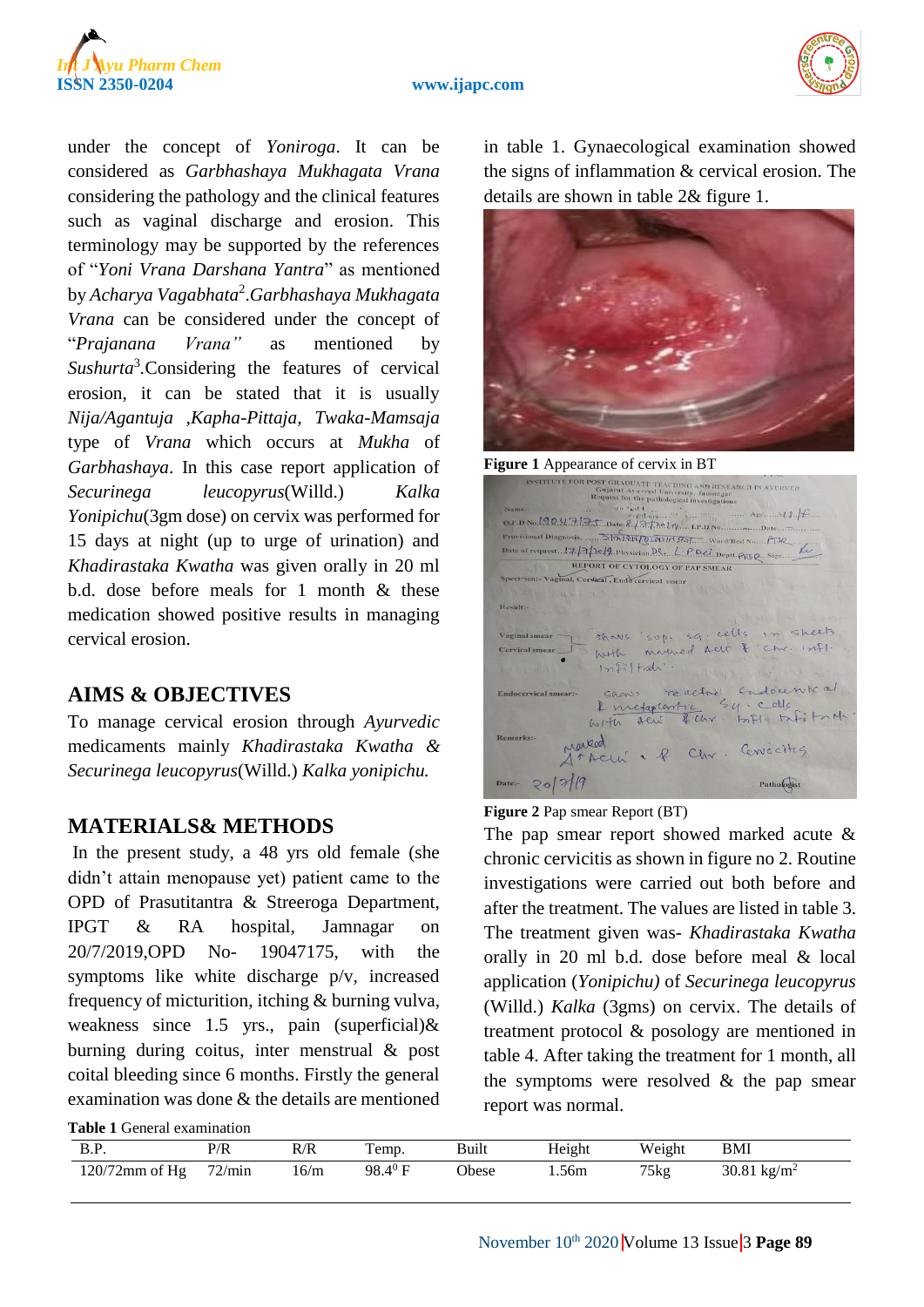

#### **Table 2** P/S-P/V findings before treatment

|                          | P/S examination                        | P/V examination     |            |
|--------------------------|----------------------------------------|---------------------|------------|
|                          | BТ                                     | BT                  |            |
| Vulva (inspection)       | Normal                                 | Uterus Size-        | Normal     |
|                          |                                        | Position $-$        | Anteverted |
| Vaginal Discharge        | Mucoid                                 | Fornix-             | Normal     |
| Vaginitis                | No.                                    | Cervix Consistency- | Firm       |
| Cervix Size-             | Hypertrophied                          |                     |            |
|                          |                                        |                     |            |
| Discharge                | Mucoid                                 | Movement            | Tender     |
| Erosion (% scale method) | present on upper &lower lip of cervix- |                     |            |
| $Os-$                    | 75%, simple flat type                  |                     |            |
| Cervicitis               | Parous                                 |                     |            |
|                          | -present                               |                     |            |

#### **Table 3** Investigations carried out

| <b>Investigations</b> | BТ                       | AT                      |
|-----------------------|--------------------------|-------------------------|
| Hb                    | $9.7$ gm/dl              | $9.9 \text{ gm/dl}$     |
| <b>TLC</b>            | 7600/ cumm               | $7600 / \text{cumm}$    |
| <b>DLC</b>            | N,L,E,M- 62%,30%,05%,03% | N,L,E,M-59%,33%,05%,03% |
| <b>ESR</b>            | $20$ mm/hr               | $20$ mm/hr              |
| Platelet count        | $363000$ cumm            | 379000/ cumm            |
| HIV/VDRL/HBsAg/HCV    | Negative                 | Not done                |

#### **Table 4** Treatment protocol followed in the patient

| Drug                                     | Dose                                          | <b>Duration</b> | <b>Time</b> | Route                       |
|------------------------------------------|-----------------------------------------------|-----------------|-------------|-----------------------------|
| Khadirastaka Kwatha                      | 20 ml(made from 10 gm 1 month                 |                 | Before meal | Orally                      |
|                                          | Yavakuta) B.D.                                |                 |             |                             |
| Securinega                               | <i>leucopyrus</i> 3 gm (1.5gm of fine 15 days |                 | At night    | Per vagina Yonipichu (after |
| <i>kalka</i> made with <i>Tila taila</i> | powder $+1.5$ gm of Tila                      |                 |             | cessation of menses)        |
|                                          | taila)                                        |                 |             |                             |

#### **Table 5** Ingredients of *Khadirastaka Kwatha*

| Drug      | <b>Botanical name</b>              | <b>Part used</b>   | Quantity |
|-----------|------------------------------------|--------------------|----------|
| Khadira   | Acacia catechu (Linn.f) Willd      | Dried Twak         | 1Part    |
| Haritaki  | Terminalia chebula Retz.           | Dried <i>Phala</i> | 1Part    |
| Amalaki   | <i>Embilica officinalis</i> Gaertn | Dried <i>Phala</i> | 1Part    |
| Bibhitaka | Terminalia bellerica Roxb.         | Dried <i>Phala</i> | 1Part    |
| Nimba     | Azadirachta indica A.Juss          | Dried Twak         | 1Part    |
| Patola    | <i>Trichosanthes dioica Roxb.</i>  | Dried Panchanga    | 1Part    |
| Guduchi   | Tinospora cordifolia(Willd.)Miers  | Dried Kanda        | 1Part    |
| Vasa      | Adhatoda vasica Nees               | Dried Patra        | 1Part    |

#### **Table 6** Action of *Khadirastaka Kwatha*

| Drug      | Dosha karma                      | Pradhana karma       |
|-----------|----------------------------------|----------------------|
| Khadira   | Kapha-Pitta Shamaka              | Kusthghana           |
| Haritaki  | Tridosha Shamaka                 | Rasayana             |
| Amalaki   | Tridosha Shamaka                 | Rasayana             |
| Bibhitaka | Tridosha(specially Kapha)Shamaka | Shleshmhara(chedana) |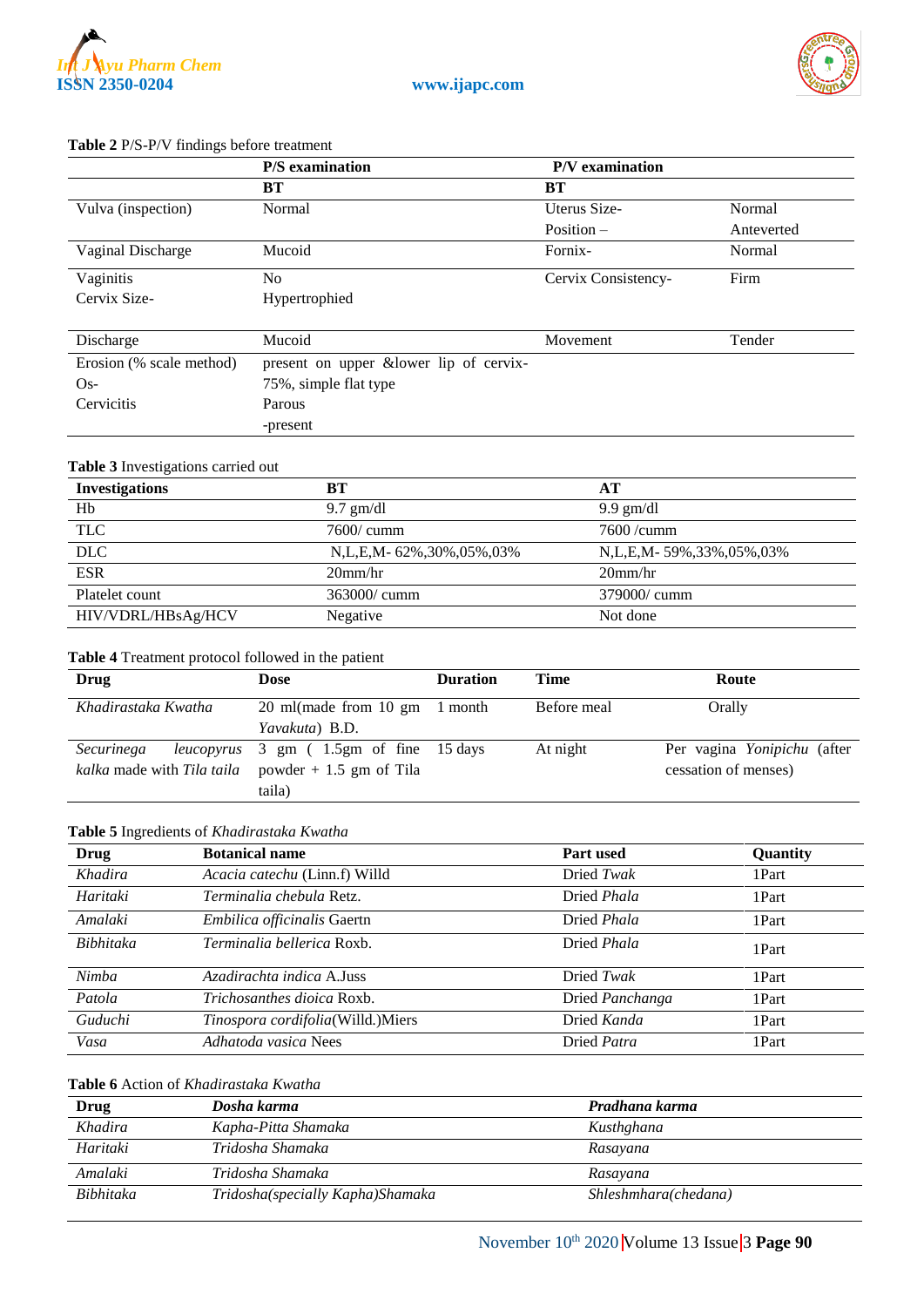



| Nimba   | Kapha Pitta Shamaka | Kandughana           |
|---------|---------------------|----------------------|
| Patola  | Tridosha Shamaka    | Jwaraghana           |
| Guduchi | Tridosha Shamaka    | Rasayana             |
| Vasa    | Kapha-Pitta Shamaka | Shleshmhara(chedana) |

#### **Table 7** *Securinega leucopyrus kalka* ingredients

| Drug               | <b>Botanical name</b>                          | Part<br>used    | Rasa                                         | Guna            | Virya | <b>Vipaka</b> | Quantity |
|--------------------|------------------------------------------------|-----------------|----------------------------------------------|-----------------|-------|---------------|----------|
| Thumari(Katupilla) | Securinega<br><i>leucopyrus</i> (Willd.) Muell | Dried<br>leaves | Tikta,<br>Kashaya                            | Laghu,<br>Ruksa | Shita | Katu          | 1Part    |
| Tila Taila         | Sesamum indicum Linn.                          | Seed            | Kashaya,<br>Tikta, Katu,<br>Amla,<br>Madhura | Laghu,<br>Ruksa | Ushna | Madhura       | 1Part    |

#### **Table 8** Effect of therapy on parameters of cervical erosion

| <b>Parameters</b>             | BT                                | <b>AT(after 1 month)</b> | FU     |  |
|-------------------------------|-----------------------------------|--------------------------|--------|--|
| Yonisrava (Vaginal discharge) | Mucoid $(++)$                     | Absent                   | Absent |  |
| Yonikandu                     | Present $(+)$                     | Absent                   | Absent |  |
| Yonidaha                      | Present $(+)$                     | Absent                   | Absent |  |
| Dysperunia (superficial)      | Present $(+)$                     | Absent                   | Absent |  |
| Post coital bleeding          | Present $(+)$                     | Absent                   | Absent |  |
| Intermenstrual bleeding       | Present $(+)$                     | Absent                   | Absent |  |
| Dourbalaya                    | Present $(+)$                     | Absent                   | Absent |  |
| Pap smear                     | Marked Acute & chronic cervicitis | Normal pap smear         | -      |  |

#### **Table 9** P/S-P/V findings after treatment

| <b>P/S</b> examination | AT                 | P/V examination      | AТ                        |
|------------------------|--------------------|----------------------|---------------------------|
| Vulva (inspection)     | Normal             | size<br>Uterus       | Normal                    |
| Vaginal Discharge      | No Discharge       | Position             | Anteverted                |
| Vaginitis              | No                 | Fornix               | Normal                    |
| Cervix - Size          | Mild Hypertrophied |                      |                           |
| Discharge              | No                 | Cervix - Consistency | Firm                      |
| Erosion                | No erosion         |                      |                           |
| Cervicitis             | No                 | Movement             | Freely mobile, Non Tender |

# **CASE REPORT**

### *Personal history***:**

*1. Ahara* –Vegetarian diet with predominance of *Madhura rasa.*

2. *Vihara-* Sedentary life style & sound sleep of 7- 8 hrs at night.

3. *Malapravriti* (Bowel habit) –normal ,1t/Day

4. *Mutrapravriti* (Micturition)- increased frequency of micturition i.e. 10- 12 times in day & 1-2 times in night.

#### *Menstrual history-*

- 1. Menarche- 14 yrs
- 2. LMP- 13/7/2019
- 3. Duration 3 days

4. Interval 30-35 days, Spotting in the intermenstrual period

5. Painful & excessive bleeding with clots.

#### *Obstetric history :-*

- 1. Married life- 32 yrs.
- 2.  $G_7 P_5 A_2 L_5 D_0$  (FTND at home)

*Contraceptive history***:-**Tubal ligation -20 yrs back.

November 10<sup>th</sup> 2020 Volume 13 Issue 3 Page 91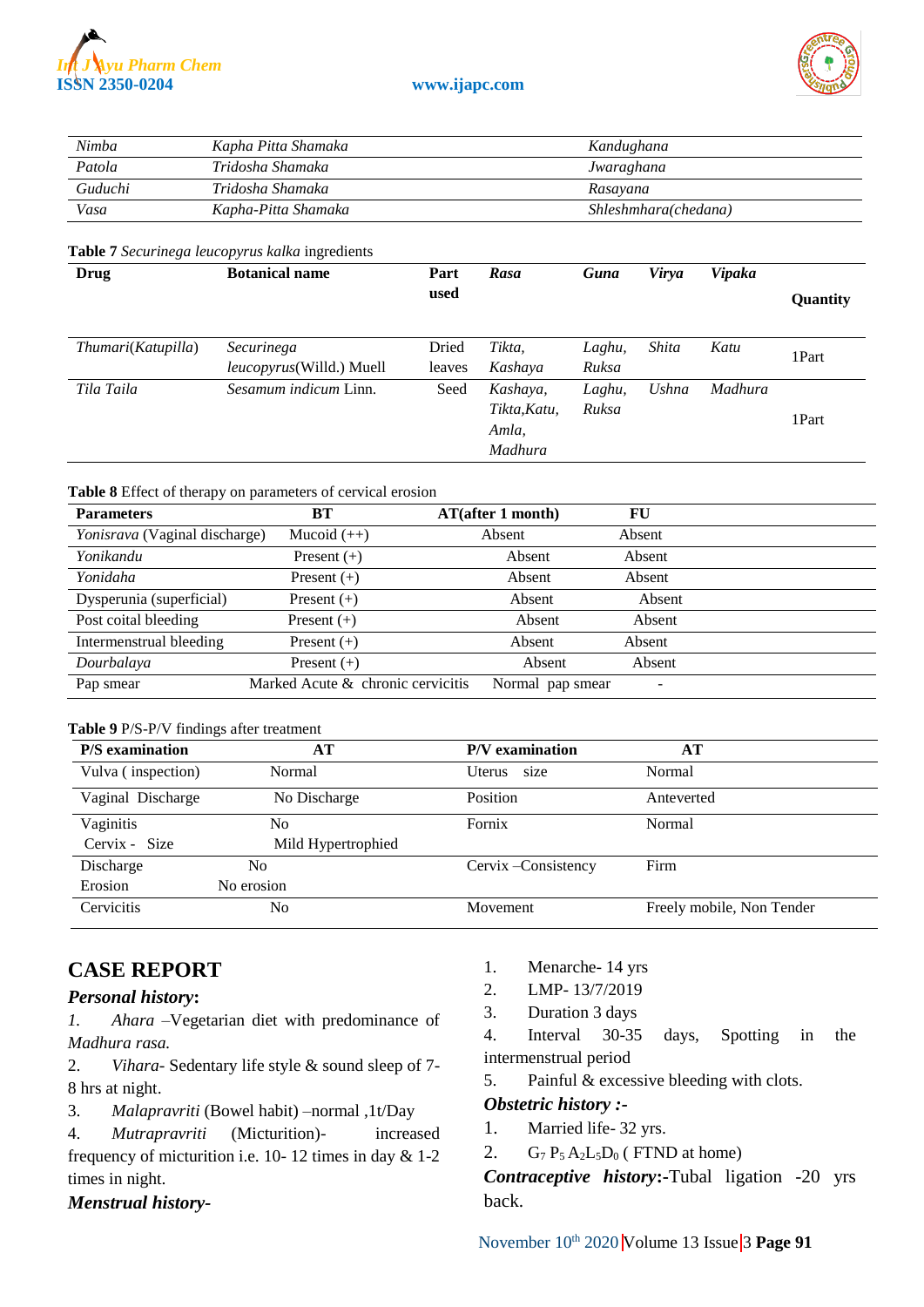



*Coital history***:-** 1-2 times/week ,dysperunia(superficial)& post coital bleeding present.

## *Method of Khadirastaka Kwatha preparation***<sup>4</sup>**

Table 5 shows the ingredients of *Khadirastaka kwatha*<sup>5</sup> . As per the standard method of preparation of *Kwatha*, the drugs were cleaned & boiled with 16 times water and reduced to  $1/8<sup>th</sup>$ . Then the prepared *Kwatha* was cooled down and filtered.

*Method of Pichu preparation***:-**Table7 shows the ingredients of *Securinega leucopyrus Kalka*<sup>6</sup> . A fine powder was made from dried leaves of *Securinega leucopyrus*(Willd.)*.* Then1.5 gms of this powder mixed with 1.5 gms of *Tila taila* until it got transformed into a smooth paste*.* Then this mixture (total 3gms) was put in a guaze piece & tied up like a *Pichu.*

# **RESULTS**

After BT**,** the assessment was done after 15 days & there was improvement in sign & symptoms. White discharge, *Yonikandu*, *Yonidaha* ,*Dourbalaya* were reduced up to 50 %. The squamous epithelium had grown in between the eroded area. AT was taken after 1 month of BT & the cervix was healthy as shown in figure 3. Pap smear report was normal as shown in figure 4. After taking the treatment for 1 month, all the symptoms were resolved as mentioned in table 8&9. The follow up was taken after 1 month of AT & the cervix was healthy, results are shown in table 8.



**Figure 2** Appearance of cervix in AT

| INSTITUTE FOR POST GRADUATE TEACHING AND RESEARCH IN AYURVED<br><b>Gujarat Ayurved University, Jamnagar</b><br>Request for the pathological investigations<br>Age 486<br><b>REPORT OF CYTOLOGY OF PAP SMEAR</b><br>Specimen:- Vaginal, Cervical , Endo cervical smear<br>in Dillib Car Distant<br><b>CARL HATCH ME</b><br>The west with the AGRACIE<br>Result:-<br><b>GEERS</b><br>No inflamation<br>Vaginal smear =<br><b>TIMENT</b><br>Cervical smear<br>THE STAND WAS TO PERFECT TO BE<br>$-4 - 0.3$<br>THE STATE<br>Endocervical smeart-<br>Normal PAP smear (AT)<br>Remarks:-<br>Patholog<br>Date: $2  8 2019$ |  |
|---------------------------------------------------------------------------------------------------------------------------------------------------------------------------------------------------------------------------------------------------------------------------------------------------------------------------------------------------------------------------------------------------------------------------------------------------------------------------------------------------------------------------------------------------------------------------------------------------------------------|--|
| Name<br>0.P.D No. 4 + 1 +5 Date 8/2/2012 LP.D No Date Date<br>Date of request $\mathcal{R} \circ \mathcal{R}$   9  Physician $\mathcal{R}$ . L-P.D.O. Deptt $\mathcal{R}$ B.S. C. Sign.                                                                                                                                                                                                                                                                                                                                                                                                                             |  |
|                                                                                                                                                                                                                                                                                                                                                                                                                                                                                                                                                                                                                     |  |
|                                                                                                                                                                                                                                                                                                                                                                                                                                                                                                                                                                                                                     |  |
|                                                                                                                                                                                                                                                                                                                                                                                                                                                                                                                                                                                                                     |  |
|                                                                                                                                                                                                                                                                                                                                                                                                                                                                                                                                                                                                                     |  |
|                                                                                                                                                                                                                                                                                                                                                                                                                                                                                                                                                                                                                     |  |
|                                                                                                                                                                                                                                                                                                                                                                                                                                                                                                                                                                                                                     |  |
|                                                                                                                                                                                                                                                                                                                                                                                                                                                                                                                                                                                                                     |  |
|                                                                                                                                                                                                                                                                                                                                                                                                                                                                                                                                                                                                                     |  |
|                                                                                                                                                                                                                                                                                                                                                                                                                                                                                                                                                                                                                     |  |
|                                                                                                                                                                                                                                                                                                                                                                                                                                                                                                                                                                                                                     |  |
|                                                                                                                                                                                                                                                                                                                                                                                                                                                                                                                                                                                                                     |  |
|                                                                                                                                                                                                                                                                                                                                                                                                                                                                                                                                                                                                                     |  |
|                                                                                                                                                                                                                                                                                                                                                                                                                                                                                                                                                                                                                     |  |
|                                                                                                                                                                                                                                                                                                                                                                                                                                                                                                                                                                                                                     |  |
|                                                                                                                                                                                                                                                                                                                                                                                                                                                                                                                                                                                                                     |  |
|                                                                                                                                                                                                                                                                                                                                                                                                                                                                                                                                                                                                                     |  |
|                                                                                                                                                                                                                                                                                                                                                                                                                                                                                                                                                                                                                     |  |
|                                                                                                                                                                                                                                                                                                                                                                                                                                                                                                                                                                                                                     |  |
|                                                                                                                                                                                                                                                                                                                                                                                                                                                                                                                                                                                                                     |  |
|                                                                                                                                                                                                                                                                                                                                                                                                                                                                                                                                                                                                                     |  |
|                                                                                                                                                                                                                                                                                                                                                                                                                                                                                                                                                                                                                     |  |
|                                                                                                                                                                                                                                                                                                                                                                                                                                                                                                                                                                                                                     |  |
|                                                                                                                                                                                                                                                                                                                                                                                                                                                                                                                                                                                                                     |  |
|                                                                                                                                                                                                                                                                                                                                                                                                                                                                                                                                                                                                                     |  |
|                                                                                                                                                                                                                                                                                                                                                                                                                                                                                                                                                                                                                     |  |
|                                                                                                                                                                                                                                                                                                                                                                                                                                                                                                                                                                                                                     |  |
|                                                                                                                                                                                                                                                                                                                                                                                                                                                                                                                                                                                                                     |  |

## **Figure 4** Pap smear Report (AT) **DISCUSSION**

Cervical erosion is the commonest cause of white discharge per vagina, dyspareunia and postcoital bleeding. Modern treatment for cervical erosion is cauterization & cryosurgery which is expensive and have side effects like secondary infertility, bleeding per vagina, infection, cervical stenosis  $etc^{7,8}$ . The basic treatment of erosion is to destroy the outgrown columnar epithelium, so the replacement of columnar epithelium takes place by squamous epithelium & the erosion heals.

## **Probable mode of action of therapy**

The drugs of *Khadirastaka Kwatha* are *Kapha-Pittahara* mainly and have action particularly on *Rasa, Rakta* and *Mamsa Dhatu* 9 *. Dosha Karma & Pradhana Karma* of *Khadirastaka Kwatha* are mentioned in table 6. Most of the drugs are possessing *Vrana Shodhana, Ropana, Shothahara, Krimighna, Rakta Shodhaka* and *Kandughna* properties. The drugs also possess anti inflammatory, anti ulcer, immunomodulatory, anti viral, antifungal, antimutagenic and anticarcinogenic properties. Thus the drug helps in enhancing the healing process and preventing the recurrence of cervical erosion. *Thumari* leaves has a broad spectrum antimicrobial activity. *Securinega leucopyrus*(Willd.) leaves act as an antiseptic. It has *Lekhana* (scraping), *Shodhana* (cleaning) and *Ropana* (healing) properties. So both the drugs due to their properties helps to heal the erosion.